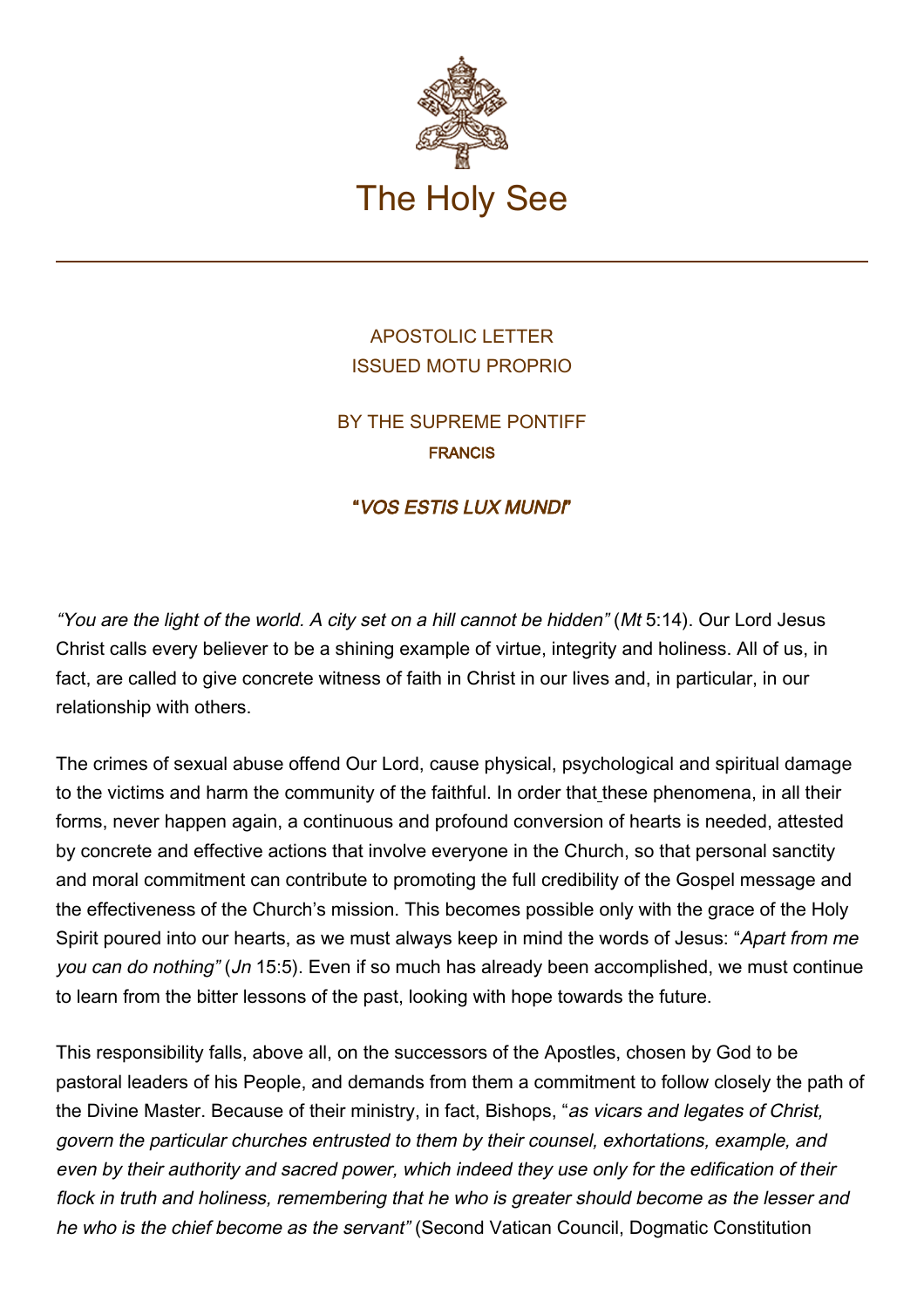[Lumen Gentium](http://www.vatican.va/archive/hist_councils/ii_vatican_council/documents/vat-ii_const_19641121_lumen-gentium_en.html), 27). What more closely concerns the successors of the Apostles concerns all those who, in various ways, assume ministries in the Church, or profess the evangelical counsels, or are called to serve the Christian People. Therefore, it is good that procedures be universally adopted to prevent and combat these crimes that betray the trust of the faithful.

I desire that this commitment be implemented in a fully ecclesial manner, so that it may express the communion that keeps us united, in mutual listening and open to the contributions of those who care deeply about this process of conversion.

Therefore, I decree:

## TITLE I

## GENERAL PROVISIONS

### Art. 1 – Scope of application

§1. These norms apply to reports regarding clerics or members of Institutes of Consecrated Life or Societies of Apostolic Life and concerning:

a) delicts against the sixth commandment of the Decalogue consisting of:

i. forcing someone, by violence or threat or through abuse of authority, to perform or submit to sexual acts;

ii. performing sexual acts with a minor or a vulnerable person;

iii. the production, exhibition, possession or distribution, including by electronic means, of child pornography, as well as by the recruitment of or inducement of a minor or a vulnerable person to participate in pornographic exhibitions;

b) conduct carried out by the subjects referred to in article 6, consisting of actions or omissions intended to interfere with or avoid civil investigations or canonical investigations, whether administrative or penal, against a cleric or a religious regarding the delicts referred to in letter a) of this paragraph.

§2. For the purposes of these norms,

a) "*minor*" means: any person under the age of eighteen, or who is considered by law to be the equivalent of a minor;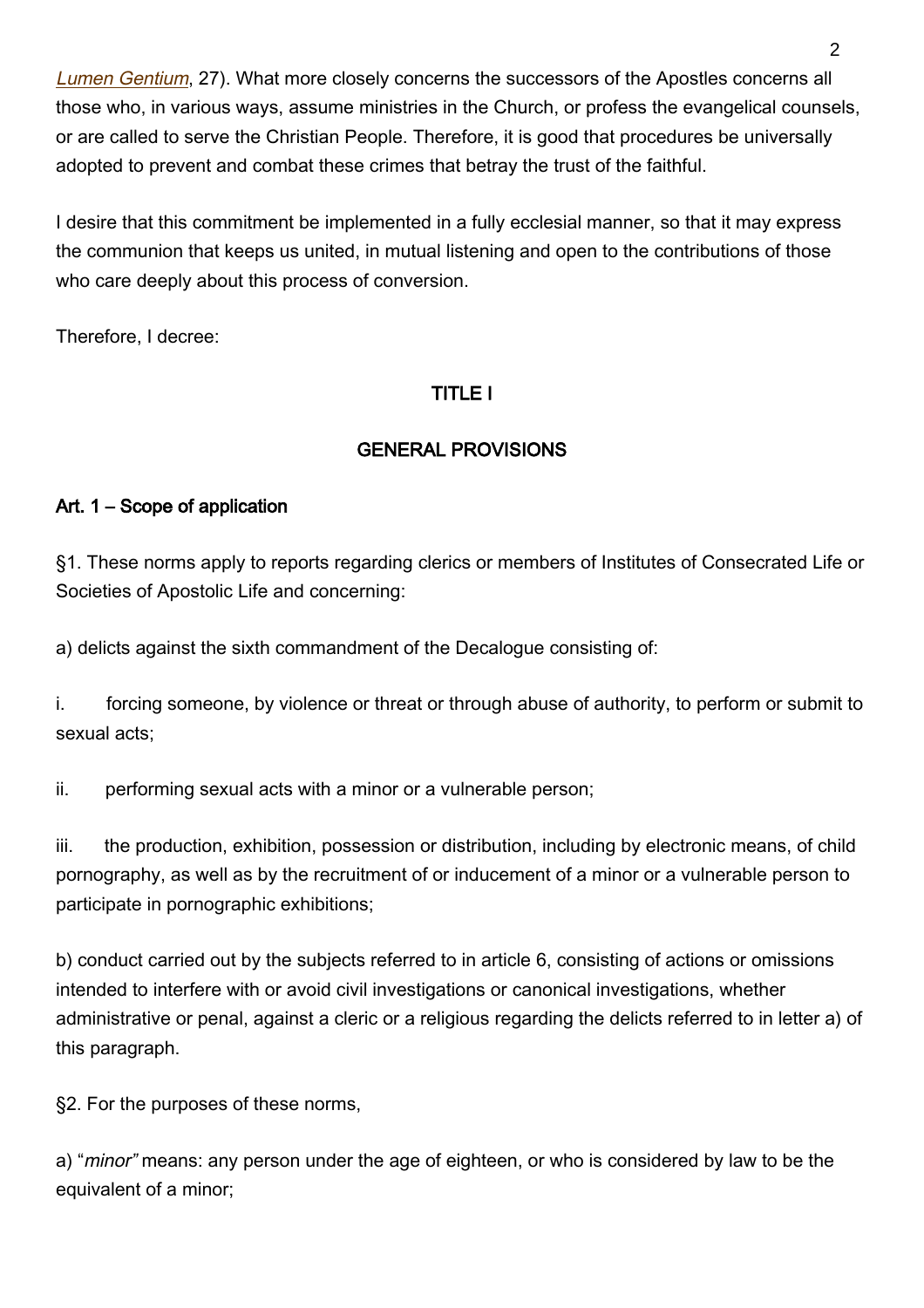b) "vulnerable person" means: any person in a state of infirmity, physical or mental deficiency, or deprivation of personal liberty which, in fact, even occasionally, limits their ability to understand or to want or otherwise resist the offence;

c) "child pornography" means: any representation of a minor, regardless of the means used, involved in explicit sexual activities, whether real or simulated, and any representation of sexual organs of minors for primarily sexual purposes.

# Art. 2 – Reception of reports and data protection

§1. Taking into account the provisions that may be adopted by the respective Episcopal Conferences, by the Synods of the Bishops of the Patriarchal Churches and the Major Archiepiscopal Churches, or by the Councils of Hierarchs of the Metropolitan Churches sui iuris, the Dioceses or the Eparchies, individually or together, must establish within a year from the entry into force of these norms, one or more public, stable and easily accessible systems for submission of reports, even through the institution of a specific ecclesiastical office. The Dioceses and the Eparchies shall inform the Pontifical Representative of the establishment of the systems referred to in this paragraph.

§2. The information referred to in this article is protected and treated in such a way as to guarantee its safety, integrity and confidentiality pursuant to canons 471, 2° CIC and 244 §2, 2° CCEO.

§3. Except as provided for by article 3 §3, the Ordinary who received the report shall transmit it without delay to the Ordinary of the place where the events are said to have occurred, as well as to the Ordinary of the person reported, who proceed according to the law provided for the specific case.

§4. For the purposes of this title, Eparchies are equated with Dioceses and the Hierarch is equated with the Ordinary.

# Art. 3 – Reporting

§1. Except as provided for by canons 1548 §2 CIC and 1229 §2 CCEO, whenever a cleric or a member of an Institute of Consecrated Life or of a Society of Apostolic Life has notice of, or wellfounded motives to believe that, one of the facts referred to in article 1 has been committed, that person is obliged to report promptly the fact to the local Ordinary where the events are said to have occurred or to another Ordinary among those referred to in canons 134 CIC and 984 CCEO, except for what is established by §3 of the present article.

§2. Any person can submit a report concerning the conduct referred to in article 1, using the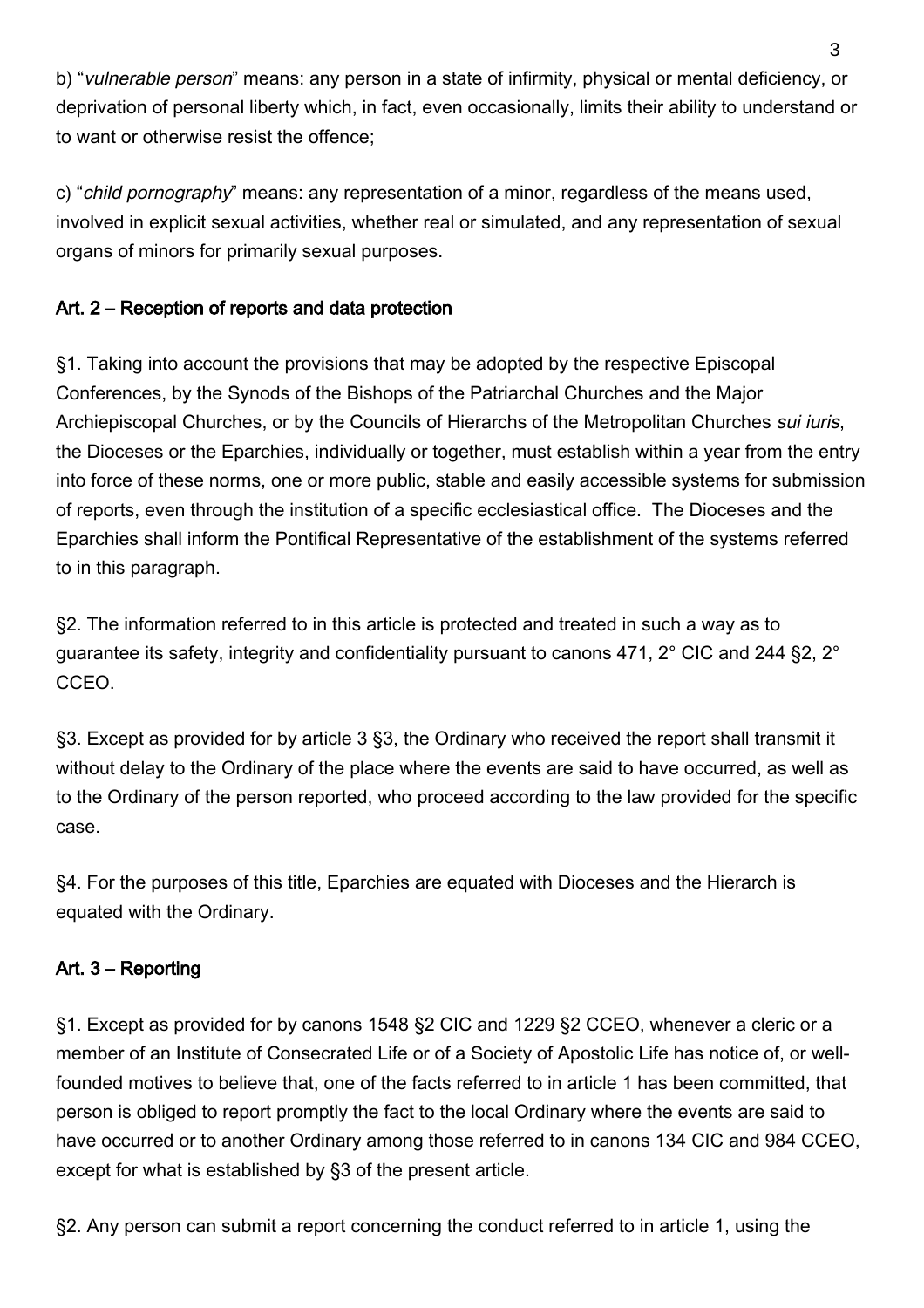methods referred to in the preceding article, or by any other appropriate means.

§3. When the report concerns one of the persons indicated in article 6, it is to be addressed to the Authority identified based upon articles 8 and 9. The report can always be sent to the Holy See directly or through the Pontifical Representative.

§4. The report shall include as many particulars as possible, such as indications of time and place of the facts, of the persons involved or informed, as well as any other circumstance that may be useful in order to ensure an accurate assessment of the facts.

§5. Information can also be acquired ex officio.

#### Art. 4 – Protection of the person submitting the report

§1. Making a report pursuant to article 3 shall not constitute a violation of office confidentiality.

§2. Except as provided for by canons 1390 CIC and 1452 and 1454 CCEO, prejudice, retaliation or discrimination as a consequence of having submitted a report is prohibited and may constitute the conduct referred to in article 1 §1, letter b).

§3. An obligation to keep silent may not be imposed on any person with regard to the contents of his or her report.

### Art. 5 – Care for persons

§1. The ecclesiastical Authorities shall commit themselves to ensuring that those who state that they have been harmed, together with their families, are to be treated with dignity and respect, and, in particular, are to be:

a) welcomed, listened to and supported, including through provision of specific services;

b) offered spiritual assistance;

c) offered medical assistance, including therapeutic and psychological assistance, as required by the specific case.

§2. The good name and the privacy of the persons involved, as well as the confidentiality of their personal data, shall be protected.

### TITLE II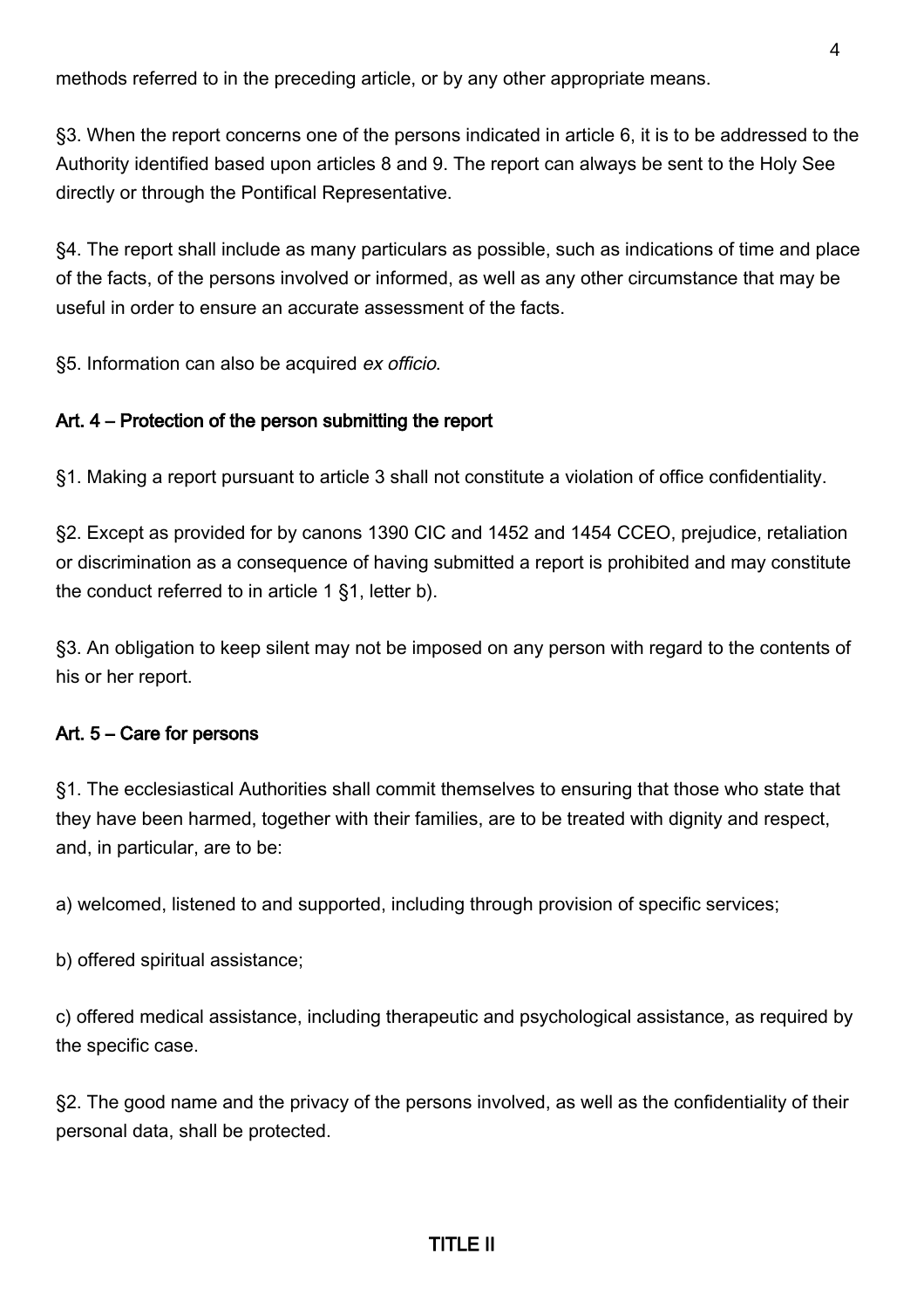### PROVISIONS CONCERNING BISHOPS

### AND THEIR EQUIVALENTS

### Art. 6 – Subjective scope of application

The procedural norms referred to in this title concern the conduct referred to in article 1, carried out by:

a) Cardinals, Patriarchs, Bishops and Legates of the Roman Pontiff;

b) clerics who are, or who have been, the pastoral heads of a particular Church or of an entity assimilated to it, Latin or Oriental, including the Personal Ordinariates, for the acts committed durante munere;

c) clerics who are or who have been in the past leaders of a Personal Prelature, for the acts committed durante munere;

d) those who are, or who have been, supreme moderators of Institutes of Consecrated Life or of Societies of Apostolic Life of Pontifical right, as well as of monasteries sui iuris, with respect to the acts committed durante munere.

### Art. 7 – Competent Dicastery

§1. For the purposes of this title, "competent Dicastery" means the Congregation for the Doctrine of the Faith, regarding the delicts reserved to it by the norms in force, as well as, in all other cases and as far as their respective jurisdiction is concerned, based on the proper law of the Roman Curia:

- the Congregation for the Oriental Churches;

- the Congregation for Bishops;
- the Congregation for the Evangelization of Peoples;
- the Congregation for the Clergy;

- the Congregation for Institutes of Consecrated Life and Societies of Apostolic Life.

§2. In order to ensure the best coordination, the competent Dicastery informs the Secretariat of State, and the other Dicasteries directly concerned, of the report and the outcome of the investigation.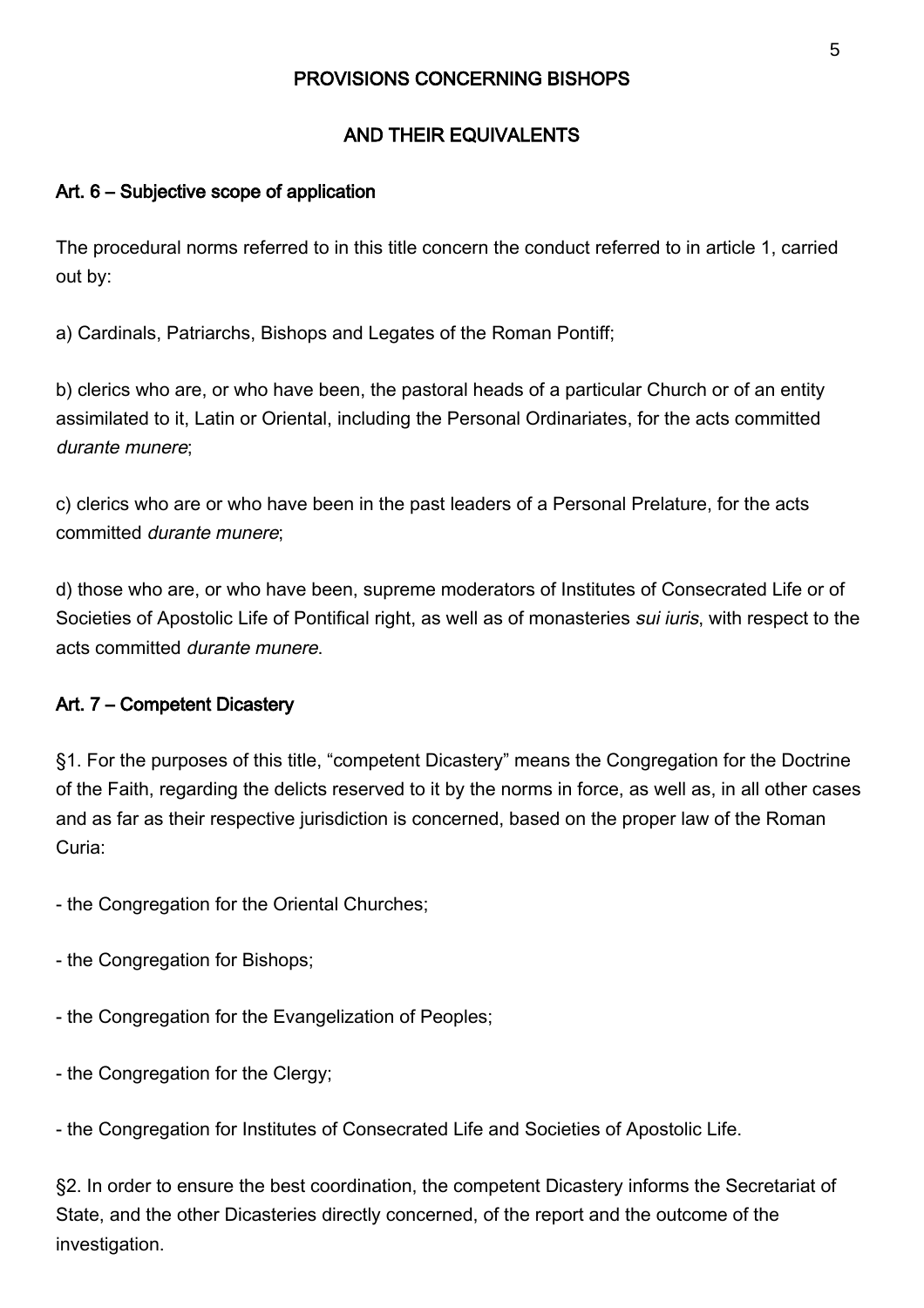§3. The communications referred to in this title between the Metropolitan and the Holy See take place through the Pontifical Representative.

# Art. 8 – Procedure applicable in the event of a report concerning a Bishop of the Latin Church

§1. The Authority that receives a report transmits it both to the Holy See and to the Metropolitan of the Ecclesiastical Province where the person reported is domiciled.

§2. If the report concerns the Metropolitan, or the Metropolitan See is vacant, it shall be forwarded to the Holy See, as well as to the senior suffragan Bishop by promotion, to whom, if such is the case, the following provisions regarding the Metropolitan apply.

§3. In the event that the report concerns a Papal Legate, it shall be transmitted directly to the Secretariat of State.

## Art. 9 – Procedure applicable to Bishops of Eastern Catholic Churches

§1. Reports concerning a Bishop of a Patriarchal, Major Archiepiscopal or Metropolitan Church sui iuris shall be forwarded to the respective Patriarch, Major Archbishop or Metropolitan of the Church sui iuris.

§2. If the report concerns a Metropolitan of a Patriarchal or Major Archiepiscopal Church, who exercises his office within the territory of these Churches, it is forwarded to the respective Patriarch or Major Archbishop.

§3. In the preceding cases, the Authority who receives the report shall also forward it to the Holy See.

§4. If the person reported is a Bishop or a Metropolitan outside the territory of the Patriarchal, the Major Archiepiscopal or the Metropolitan Church *sui iuris*, the report shall be forwarded to the Holy See.

§5. In the event that the report concerns a Patriarch, a Major Archbishop, a Metropolitan of a Church sui iuris or a Bishop of the other Eastern Catholic Churches sui iuris, it shall be forwarded to the Holy See.

§6. The following provisions relating to the Metropolitan apply to the ecclesiastical Authority to which the report is to be forwarded based on this article.

## Art. 10 – Initial duties of the Metropolitan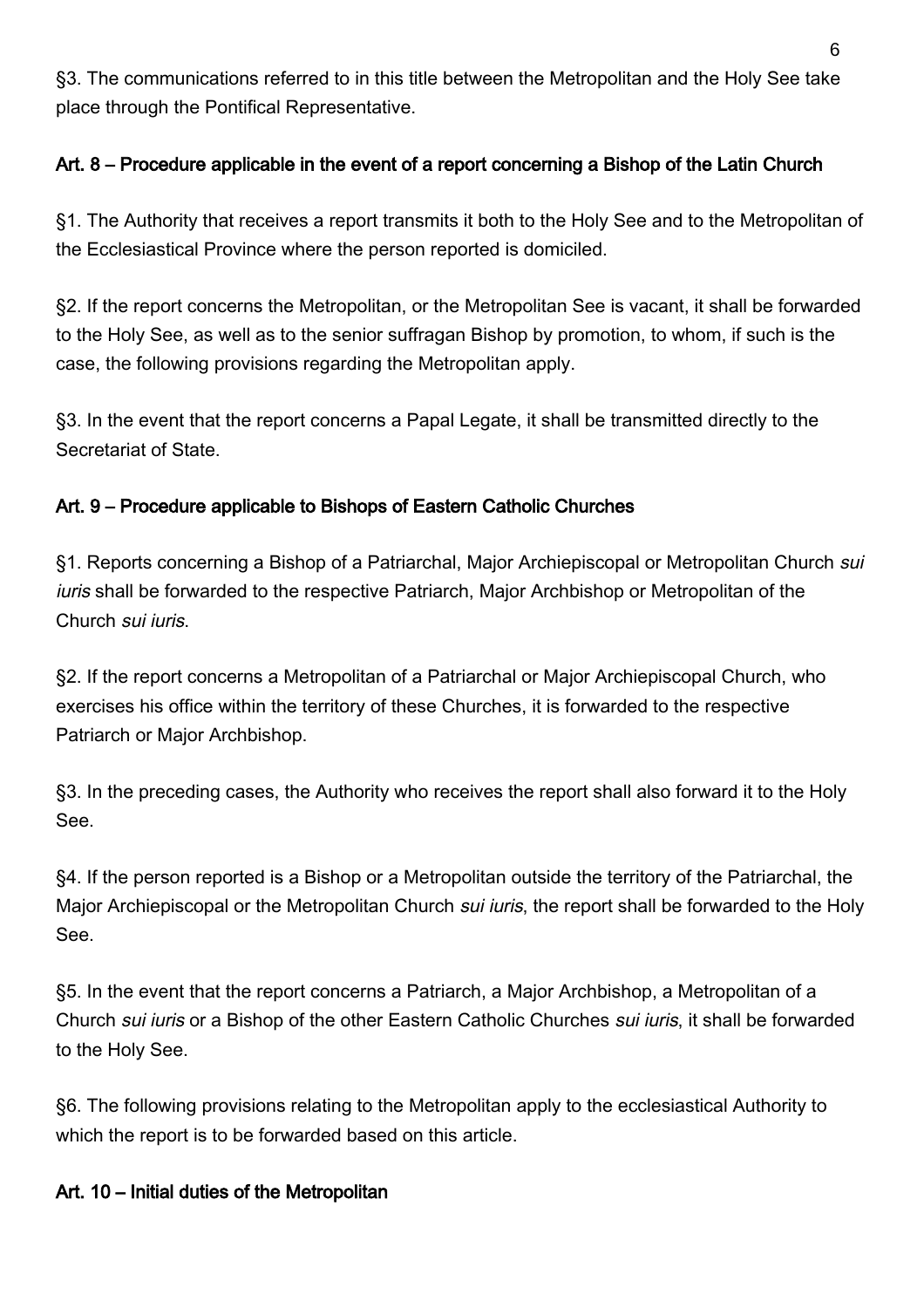§1. Unless the report is manifestly unfounded, the Metropolitan immediately requests, from the competent Dicastery, that he be assigned to commence the investigation. If the Metropolitan considers the report manifestly unfounded, he shall so inform the Pontifical Representative.

§2. The Dicastery shall proceed without delay, and in any case within thirty days from the receipt of the first report by the Pontifical Representative or the request for the assignment by the Metropolitan, providing the appropriate instructions on how to proceed in the specific case.

## Art. 11 – Entrusting the investigation to a person other than the Metropolitan

§1. If the competent Dicastery considers it appropriate to entrust the investigation to a person other than the Metropolitan, the Metropolitan is so informed. The Metropolitan delivers all relevant information and documents to the person appointed by the Dicastery.

§2. In the case referred to in the previous paragraph, the following provisions relating to the Metropolitan apply to the person charged with conducting the investigation.

## Art. 12 – Carrying out the investigation

§1. Once he has been appointed by the competent Dicastery and acting in compliance with the instructions received, the Metropolitan, either personally or through one or more suitable persons:

a) collects relevant information regarding the facts;

b) accesses the information and documents necessary for the purpose of the investigation kept in the archives of ecclesiastical offices;

c) obtains the cooperation of other Ordinaries or Hierarchs whenever necessary;

d) requests information from individuals and institutions, including civil institutions, that are able to provide useful elements for the investigation.

§2. If it is necessary to hear from a minor or a vulnerable person, the Metropolitan shall adopt appropriate procedures, which take into account their status.

§3. In the event that there are well-founded motives to conclude that information or documents concerning the investigation are at risk of being removed or destroyed, the Metropolitan shall take the necessary measures for their preservation.

§4. Even when making use of other persons, the Metropolitan nevertheless remains responsible for the direction and conduct of the investigation, as well as for the timely execution of the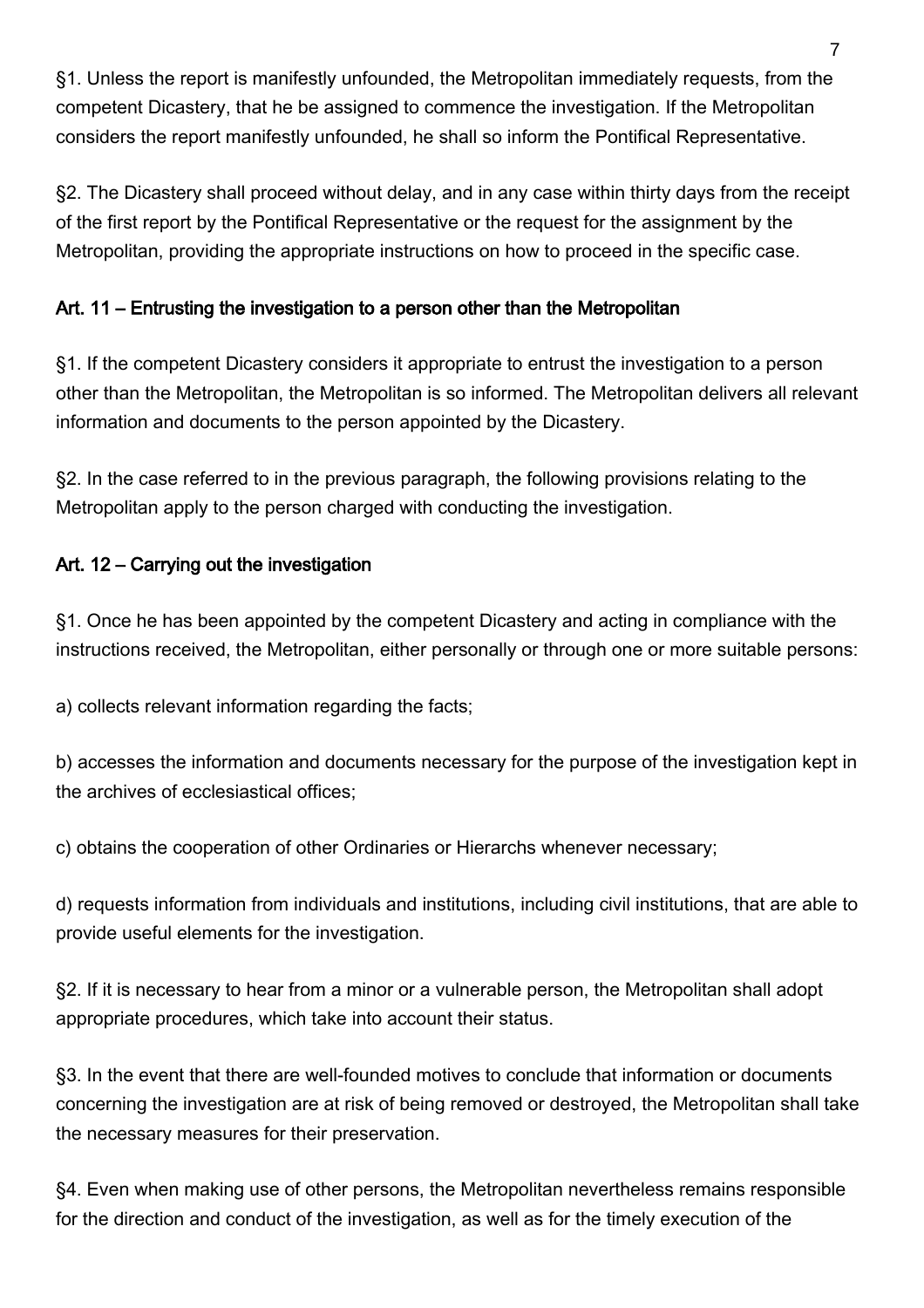instructions referred to in article 10 §2.

§5. The Metropolitan shall be assisted by a notary freely appointed pursuant to canons 483 §2 CIC and 253 §2 CCEO.

§6. The Metropolitan is required to act impartially and free of conflicts of interest. If he considers himself to be in a conflict of interest or is unable to maintain the necessary impartiality to guarantee the integrity of the investigation, he is obliged to recuse himself and report the circumstance to the competent Dicastery.

§7. The person under investigation enjoys the presumption of innocence.

§8. The Metropolitan, if requested by the competent Dicastery, informs the person of the investigation concerning him/her, hears his/her account of the facts and invites him/her to present a brief in defence. In such cases, the investigated person may be assisted by legal counsel.

§9. Every thirty days, the Metropolitan sends a status report on the state of the investigation to the competent Dicastery.

#### Art. 13 – Involvement of qualified persons

§1. In accordance with any eventual directives of the Episcopal Conference, of the Synod of Bishops or of the Council of Hierarchs regarding how to assist the Metropolitan in conducting the investigation, the Bishops of the respective Province, individually or together, may establish lists of qualified persons from which the Metropolitan may choose those most suitable to assist in the investigation, according to the needs of the individual case and, in particular, taking into account the cooperation that can be offered by the lay faithful pursuant to canons 228 CIC and 408 CCEO.

§2. The Metropolitan, however, is free to choose other equally qualified persons.

§3. Any person assisting the Metropolitan in the investigation is required to act impartially and must be free of conflicts of interest. If he considers himself to be in a conflict of interest or be unable to maintain the necessary impartiality required to guarantee the integrity of the investigation, he is obliged to recuse himself and report the circumstances to the Metropolitan.

§4. The persons assisting the Metropolitan shall take an oath to fulfil their charge properly.

### Art. 14 – Duration of the investigation

§1. The investigation is to be completed within the term of ninety days or within a term otherwise provided for by the instructions referred to in article 10 §2.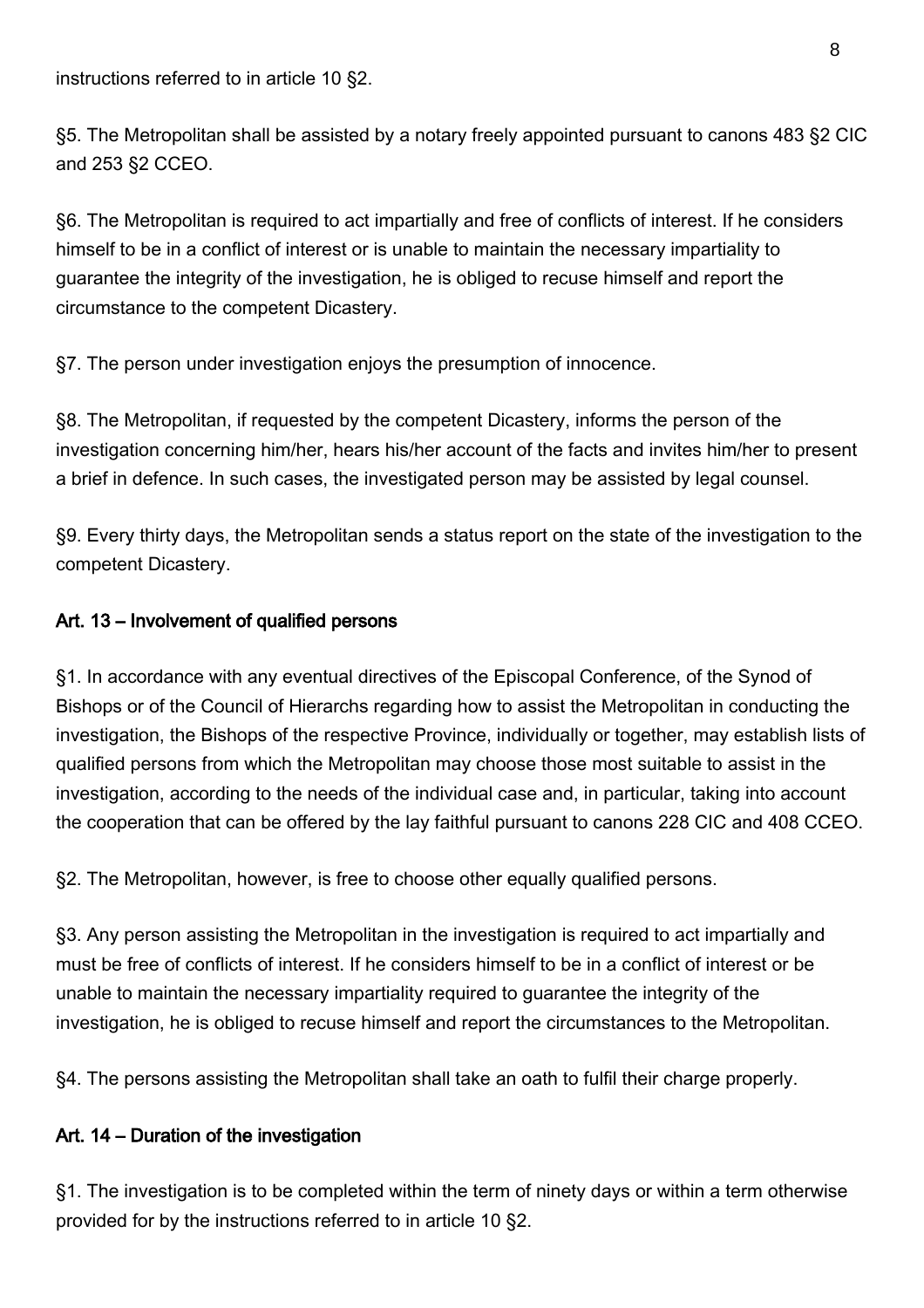§2. Where there are just reasons, the Metropolitan may request that the competent Dicastery extend the term.

### Art. 15 - Precautionary measures

Should the facts or circumstances require it, the Metropolitan shall propose to the competent Dicastery the adoption of provisions or appropriate precautionary measures with regard to the person under investigation.

### Art. 16 – Establishment of a fund

§1. Ecclesiastical Provinces, Episcopal Conferences, Synods of Bishops and Councils of Hierarchs may create a fund, to be established according to the norms of canons 116 and 1303 §1, 1° CIC and 1047 CCEO and administered according to the norms of canon law, whose purpose is to sustain the costs of the investigations.

§2. At the request of the appointed Metropolitan, the funds necessary for the purpose of the investigation are made available to him by the administrator of the fund; the Metropolitan remain duty-bound to present an account to the administrator at the conclusion of the investigation.

### Art. 17 – Transmission of the documents and the *votum*

§1. Having completed the investigation, the Metropolitan shall transmit the acts to the competent Dicastery, together with his *votum* regarding the results of the investigation and in response to any queries contained in the instructions issued under article 10 §2.

§2. Unless there are further instructions from the competent Dicastery, the faculties of the Metropolitan cease once the investigation is completed.

§3. In compliance with the instructions of the competent Dicastery, the Metropolitan, upon request, shall inform the person who has alleged an offence, or his/her legal representatives, of the outcome of the investigation.

### Art. 18 – Subsequent measures

Unless it decides to provide for a supplementary investigation, the competent Dicastery proceeds in accordance with the law provided for the specific case.

### Art. 19 – Compliance with state laws

These norms apply without prejudice to the rights and obligations established in each place by